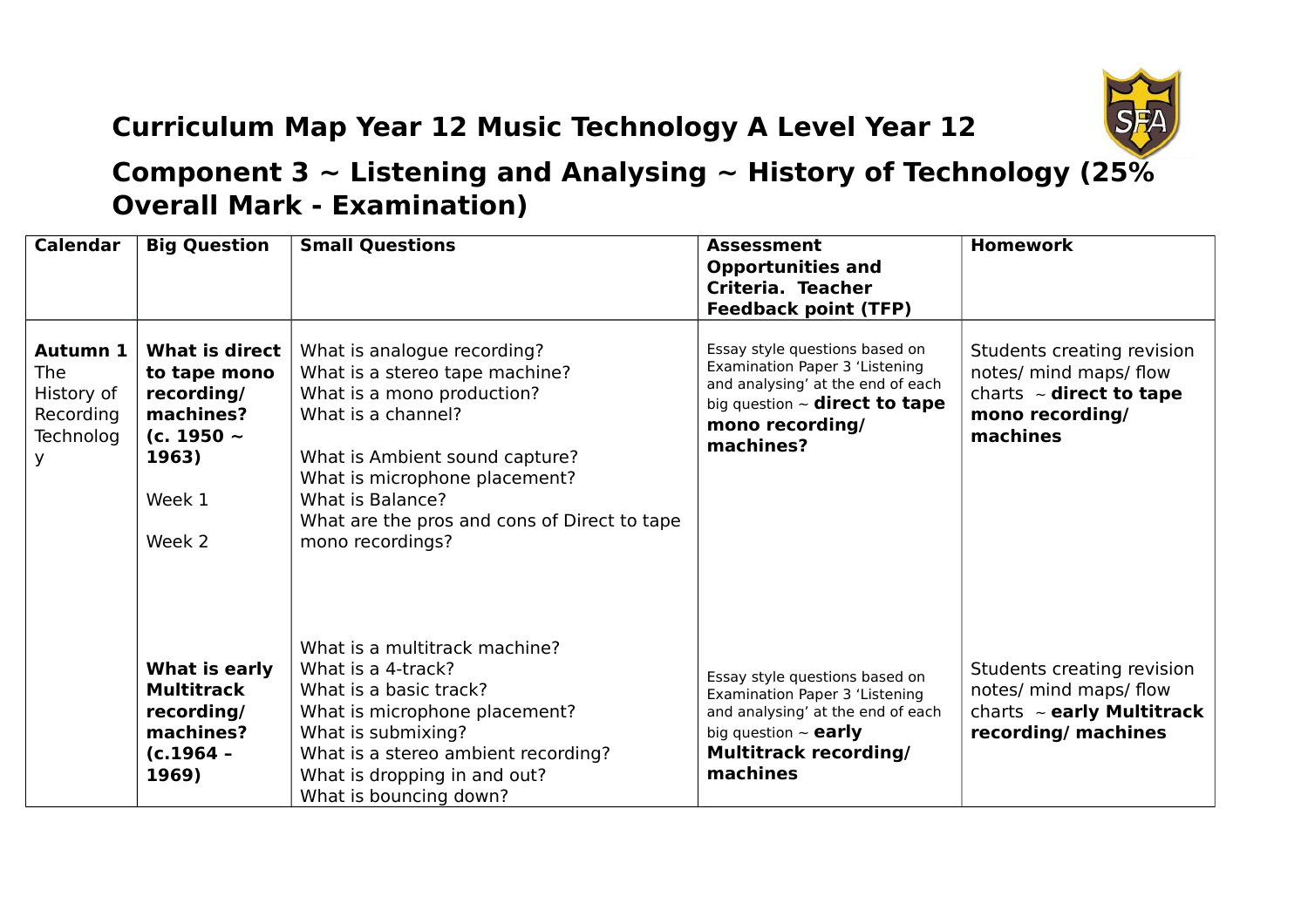|                                                                                          | Week 3<br>Week 4                                                                                                          | What is overdubbing?<br>What is post production?<br>What is synchronisation of tape machines?<br>What is background noise?<br>What are the pros and cons of early<br>multitrack recordings?                                                                                                                                                                                                          |                                                                                                                                                                             |                                                                                                                      |
|------------------------------------------------------------------------------------------|---------------------------------------------------------------------------------------------------------------------------|------------------------------------------------------------------------------------------------------------------------------------------------------------------------------------------------------------------------------------------------------------------------------------------------------------------------------------------------------------------------------------------------------|-----------------------------------------------------------------------------------------------------------------------------------------------------------------------------|----------------------------------------------------------------------------------------------------------------------|
|                                                                                          | What are<br>large scale<br>analogue<br>multitrack<br>machines?<br>(c.1968 -<br>1995)<br>Week 5<br>Week 6                  | What are 8 and 16-track machines?<br>What is 2 inch tape?<br>What is overdubbing?<br>What is synchronisation and linking of<br>machines and 48-track recording?<br>What is a channel?<br>What is dynamic processing?<br>What are preamp, compressor and EQ<br>channels?<br>Who are Solid State Logic (SSL) and Neve?<br>What are the pros and cons of large scale<br>analogue multitrack recordings? | Essay style questions based on<br>Examination Paper 3 'Listening<br>and analysing' at the end of each<br>big question $\sim$ large scale<br>analogue multitrack<br>machines | Students creating revision<br>notes/ mind maps/ flow<br>charts $\sim$ large scale<br>analogue multitrack<br>machines |
| Autumn 2<br><b>The</b><br>historical<br>developm<br>ent of<br>other<br>technolo<br>gies. | <b>What is</b><br><b>Digital</b><br>recording and<br>sequencing?<br>(c.1980 $\sim$<br><b>Present)</b><br>Week 7<br>Week 8 | What is digital recording?<br>What are audio signals, binary information<br>and data streams?<br>What is Digital tape?<br>What are convertors?<br>What ADC?<br>What is Moore's Law?<br>What is a sequencer/ synthesiser/ drum<br>machine?<br>What is Control Voltage/ gate?<br>What is MIDI?                                                                                                         | Essay style questions based on<br>Examination Paper 3 'Listening<br>and analysing' at the end of each<br>big question $\sim$ Digital<br>recording and<br>sequencing         | Students creating revision<br>notes/ mind maps/ flow<br>charts $\sim$ Digital<br>recording and<br>sequencing         |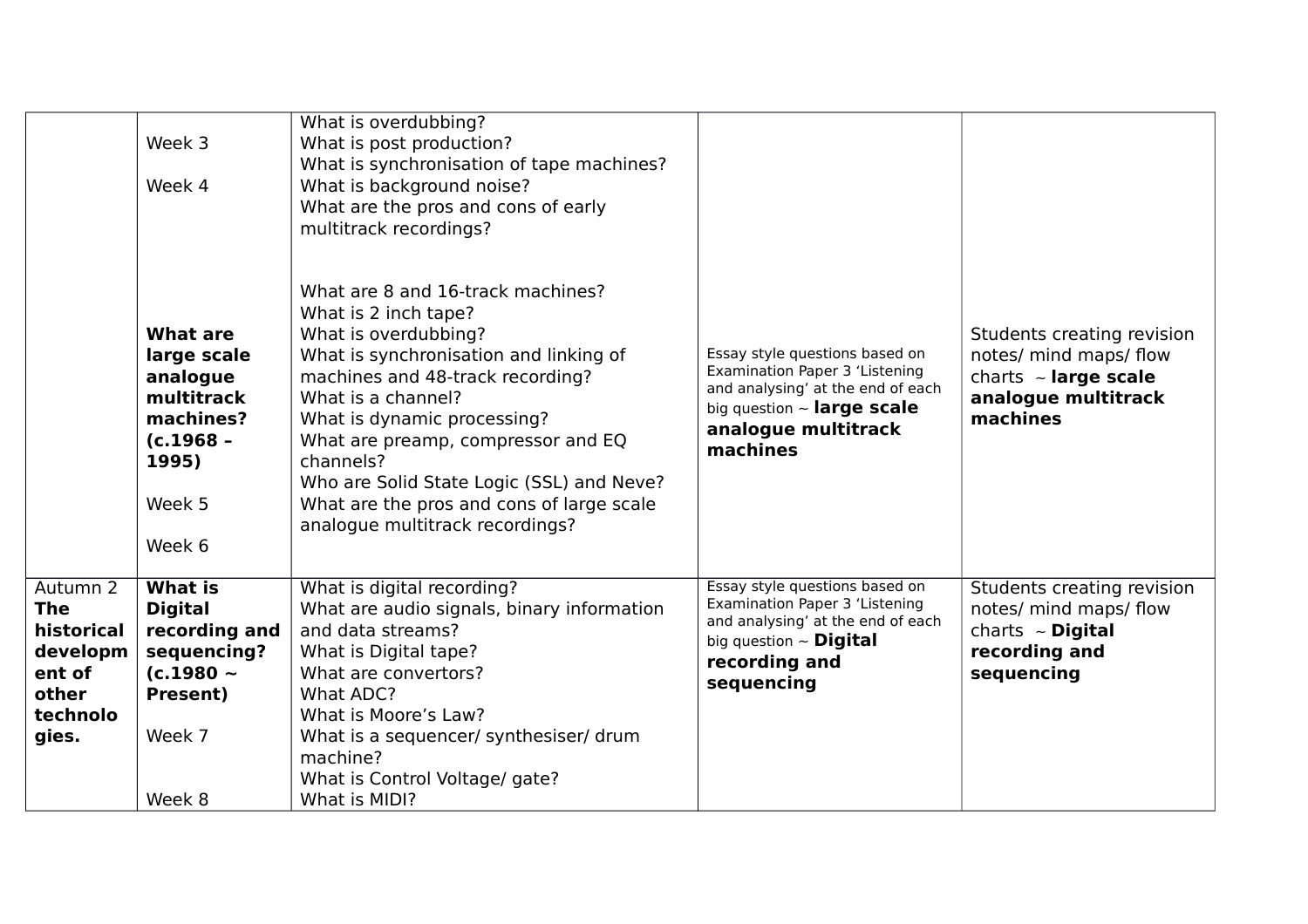| <b>What are</b><br><b>Digital Audio</b><br><b>Workstations</b><br>(DAW) and<br>emerging<br><b>Technologies?</b><br><b>Digital</b><br>recording and<br>sequencing?<br>(c.1996) | What is the Atari ST?<br>What is Logic?<br>What is Cubase?<br>What is a DAW?<br>What is DAW?<br>What is Software/ Hardware?<br>What are software emulators?<br>What are artefacts?<br>What is remote collaboration?<br>What is the cloud?<br>What are tablet devices? | Essay style questions based on<br>Examination Paper 3 'Listening<br>and analysing' at the end of each<br>big question $\sim$ Digital Audio<br><b>Workstations</b> | Students creating revision<br>notes/ mind maps/ flow<br>charts ~ Digital Audio<br><b>Workstations</b> |
|-------------------------------------------------------------------------------------------------------------------------------------------------------------------------------|-----------------------------------------------------------------------------------------------------------------------------------------------------------------------------------------------------------------------------------------------------------------------|-------------------------------------------------------------------------------------------------------------------------------------------------------------------|-------------------------------------------------------------------------------------------------------|
| <b>Present)</b>                                                                                                                                                               |                                                                                                                                                                                                                                                                       |                                                                                                                                                                   |                                                                                                       |
| Week 9                                                                                                                                                                        |                                                                                                                                                                                                                                                                       |                                                                                                                                                                   |                                                                                                       |
| Week 10<br>What is an<br>electric<br>Guitar?                                                                                                                                  | What is the structure of a guitar?<br>What is a pick up?<br>What is an amplifier?<br>Who was Les Paul?<br>Who are Fender and what is the Telecaster<br>and Stratocaster?<br>Who are Gibson and what is the 'Les Paul'?                                                | Essay style questions based on<br>Examination Paper 3 'Listening<br>and analysing' at the end of each<br>big question $\sim$ Guitar and<br><b>Bass</b>            | Students creating revision<br>notes/ mind maps/ flow<br>charts $\sim$ Guitar and Bass                 |
| Week 11                                                                                                                                                                       | What is the structure of a bass?<br>Who are Fender?<br>What is a precision?                                                                                                                                                                                           |                                                                                                                                                                   |                                                                                                       |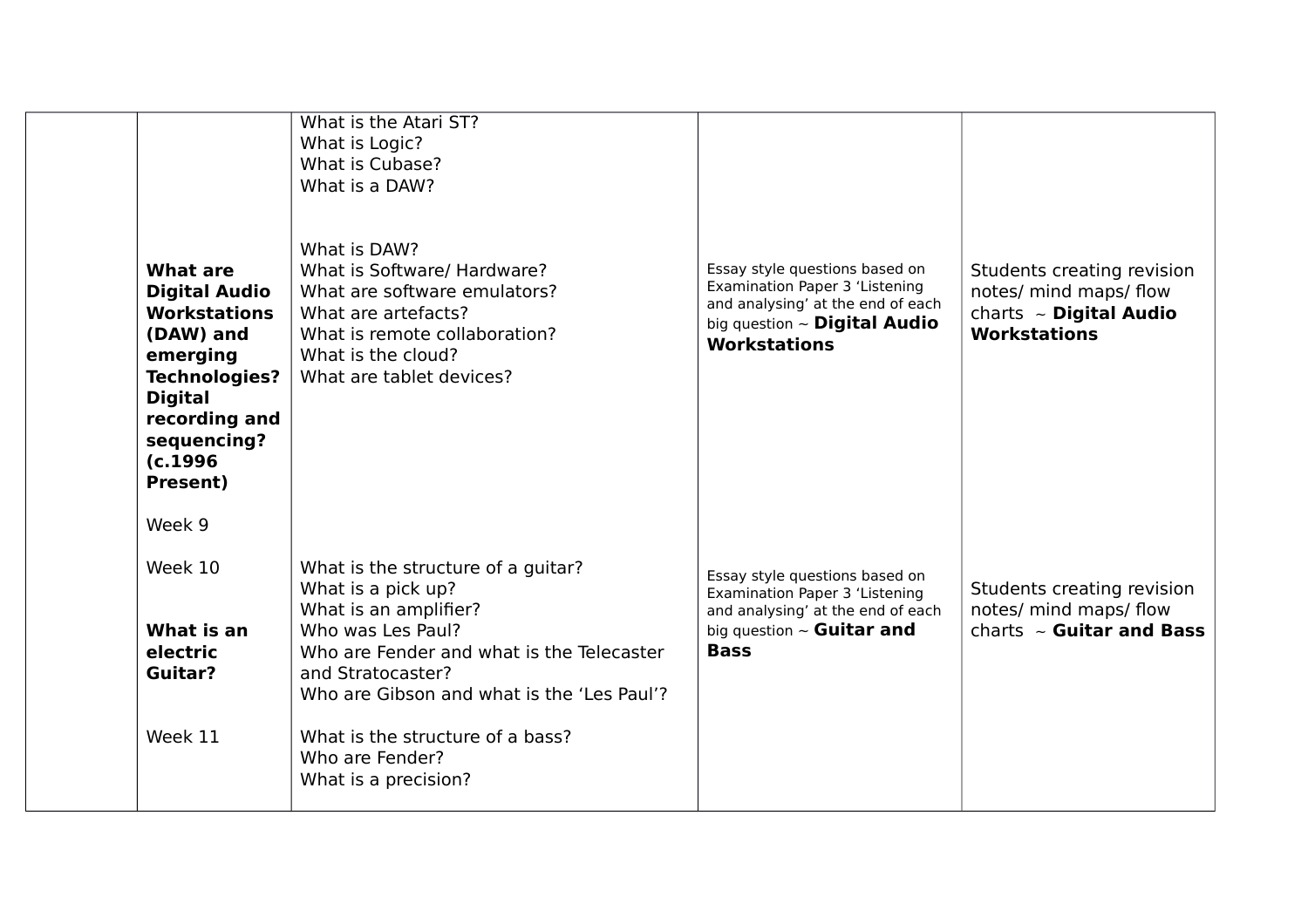| What is a                                                                                                                                                                                         |                                                                                                                                                                                                                                                                                                                                                                                                                                                                            |                                                                                                                                                                          |                                                                                                                   |
|---------------------------------------------------------------------------------------------------------------------------------------------------------------------------------------------------|----------------------------------------------------------------------------------------------------------------------------------------------------------------------------------------------------------------------------------------------------------------------------------------------------------------------------------------------------------------------------------------------------------------------------------------------------------------------------|--------------------------------------------------------------------------------------------------------------------------------------------------------------------------|-------------------------------------------------------------------------------------------------------------------|
|                                                                                                                                                                                                   |                                                                                                                                                                                                                                                                                                                                                                                                                                                                            |                                                                                                                                                                          |                                                                                                                   |
| Week 12                                                                                                                                                                                           |                                                                                                                                                                                                                                                                                                                                                                                                                                                                            |                                                                                                                                                                          |                                                                                                                   |
| What is a<br><b>Theremin?</b><br>Week 13<br>What is a<br><b>Mellotron?</b><br>Week 14<br>What is an<br><b>Electric</b><br>Organ?<br>Week 15<br>What is an<br><b>Electric</b><br>Piano?<br>Week 16 | Who is Leon Theremin?<br>What is a Theremin?<br>How do you play a Theremin?<br>Which tracks make use of the Theremin?<br>What is a sampler?<br>How does a Mellotron work?<br>Which tracks make use of the Mellotron?<br>What is an Electric Organ?<br>How do electric organs produce and amplify<br>sound?<br>Which tracks use electric organs?<br>What is an Electric Piano?<br>How do electric organs produce and amplify<br>sound?<br>Which tracks use electric organs? | Essay style questions based on<br>Examination Paper 3 'Listening<br>and analysing' at the end of each<br>big question $\sim$ Theremin,<br>Mellotron, EP, EO and<br>Clav. | Students creating revision<br>notes/ mind maps/ flow<br>charts $\sim$ Theremin,<br>Mellotron, EP, EO and<br>Clav. |
| What is a                                                                                                                                                                                         | What is a Clavinet?                                                                                                                                                                                                                                                                                                                                                                                                                                                        |                                                                                                                                                                          |                                                                                                                   |
|                                                                                                                                                                                                   | <b>Bass Guitar?</b>                                                                                                                                                                                                                                                                                                                                                                                                                                                        |                                                                                                                                                                          |                                                                                                                   |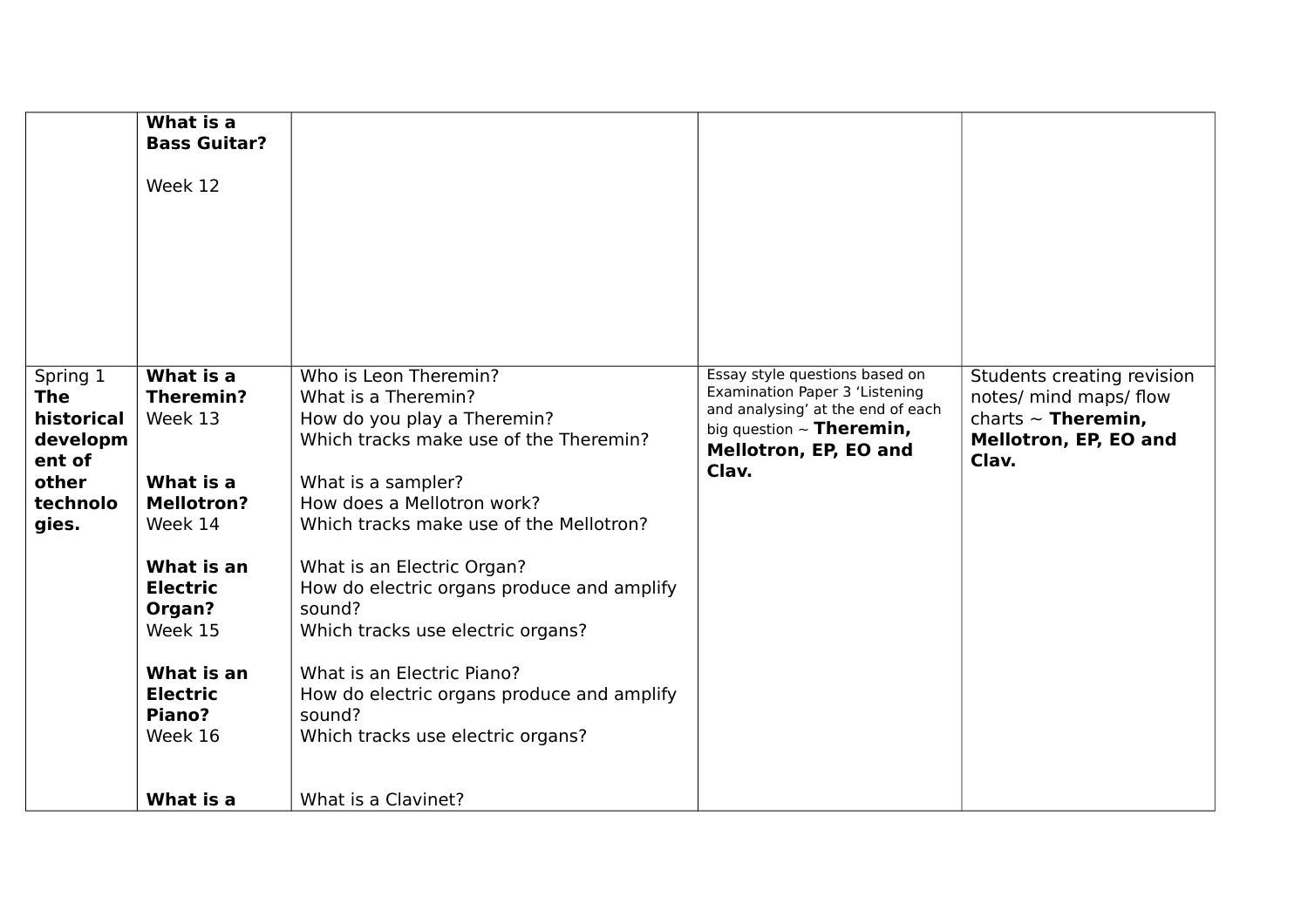|                                                                              | <b>Clavinet?</b><br>Week 17<br>What are<br>amplifiers?<br>Week 18   | How do Clavinet produce and amplify sound?<br>Which tracks use Clavinets?<br>How are amplifiers constructed?<br>How do amps work?<br>Who are the famous amp manufacturers?<br>Which famous amps are used on important<br>tracks?                                                                                                                                                                                                                                                          | Essay style questions based on<br>Examination Paper 3 'Listening<br>and analysing' at the end of each<br>big question $\sim$ amplifiers                         | Students creating revision<br>notes/ mind maps/ flow<br>charts $\sim$ amplifiers              |
|------------------------------------------------------------------------------|---------------------------------------------------------------------|-------------------------------------------------------------------------------------------------------------------------------------------------------------------------------------------------------------------------------------------------------------------------------------------------------------------------------------------------------------------------------------------------------------------------------------------------------------------------------------------|-----------------------------------------------------------------------------------------------------------------------------------------------------------------|-----------------------------------------------------------------------------------------------|
| Spring 2<br><b>Consume</b><br><b>Technolo</b><br><b>gy</b><br><b>Formats</b> | <b>What is Vinyl?</b><br>Week 19<br>What is<br>Cassette?<br>Week 20 | What is the history of vinyl?<br>How is vinyl manufactured?<br>How does vinyl work - record and produce<br>sound?<br>What are the pros and cons of vinyl?<br>What are the important tracks relating to<br>vinyl production and use?<br>What is the history of cassette?<br>How is cassette manufactured?<br>How does cassette work - record and<br>produce sound?<br>What are the pros and cons of cassette?<br>What are the important tracks relating to<br>cassette production and use? | Essay style questions based on<br>Examination Paper 3 'Listening<br>and analysing' at the end of each<br>big question $\sim$ Vinyl,<br><b>Cassette &amp; CD</b> | Students creating revision<br>notes/ mind maps/ flow<br>charts $\sim$ Vinyl, Cassette<br>& CD |
|                                                                              | <b>What is CD?</b><br>Week 21                                       | What is the history of the CD?<br>How is a CD manufactured?                                                                                                                                                                                                                                                                                                                                                                                                                               |                                                                                                                                                                 |                                                                                               |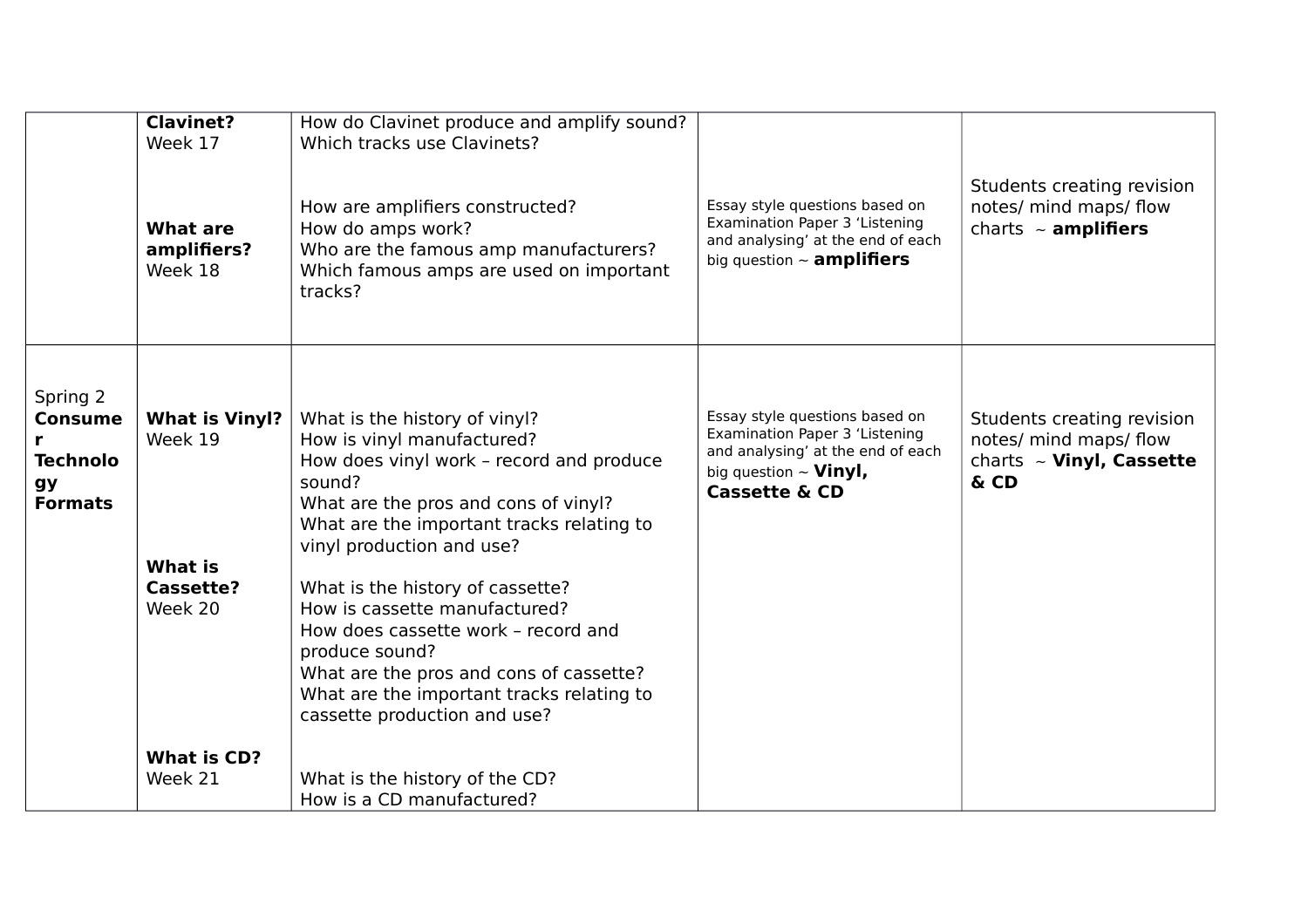| <b>What is</b><br><b>Minidisk?</b><br>Week 22                                                                        | How does a CD work - record and produce<br>sound?<br>What are the pros and cons of CD?<br>What are the important tracks relating to CD<br>production and use?<br>What is the history of the Minidisk?<br>How is a Minidisk manufactured?<br>How does a Minidisk work - record and<br>produce sound?<br>What are the pros and cons of Minidisk?<br>What are the important tracks relating to<br>Minidisk production and use? | Essay style questions based on<br>Examination Paper 3 'Listening<br>and analysing' at the end of each<br>big question $\sim$ Minidisk, MP3<br>& mobile phone. | Students creating revision<br>notes/ mind maps/ flow<br>charts $\sim$ Minidisk, MP3 &<br>mobile phone. |
|----------------------------------------------------------------------------------------------------------------------|-----------------------------------------------------------------------------------------------------------------------------------------------------------------------------------------------------------------------------------------------------------------------------------------------------------------------------------------------------------------------------------------------------------------------------|---------------------------------------------------------------------------------------------------------------------------------------------------------------|--------------------------------------------------------------------------------------------------------|
| What are the<br><b>Compressed</b><br><b>Digital</b><br><b>Formats?</b><br>What is a<br><b>MP3 Player?</b><br>Week 23 | What is the history of the MP3?<br>How is a MP3 player manufactured?<br>How does a MP3 player work - record and<br>produce sound?<br>What are the pros and cons of MP3 players?<br>What are the important tracks relating to<br>MP3 players production and use?                                                                                                                                                             |                                                                                                                                                               |                                                                                                        |
| What are the<br><b>Mobile phone</b><br><b>Technologies?</b><br>Week 24                                               | What is the history of the mobile phone<br>technologies?<br>How does a mobile phone player work -<br>record and produce sound?<br>What are the pros and cons of mobile<br>phone?<br>What are the important tracks relating to<br>mobile phone players $\sim$ production and use?                                                                                                                                            |                                                                                                                                                               |                                                                                                        |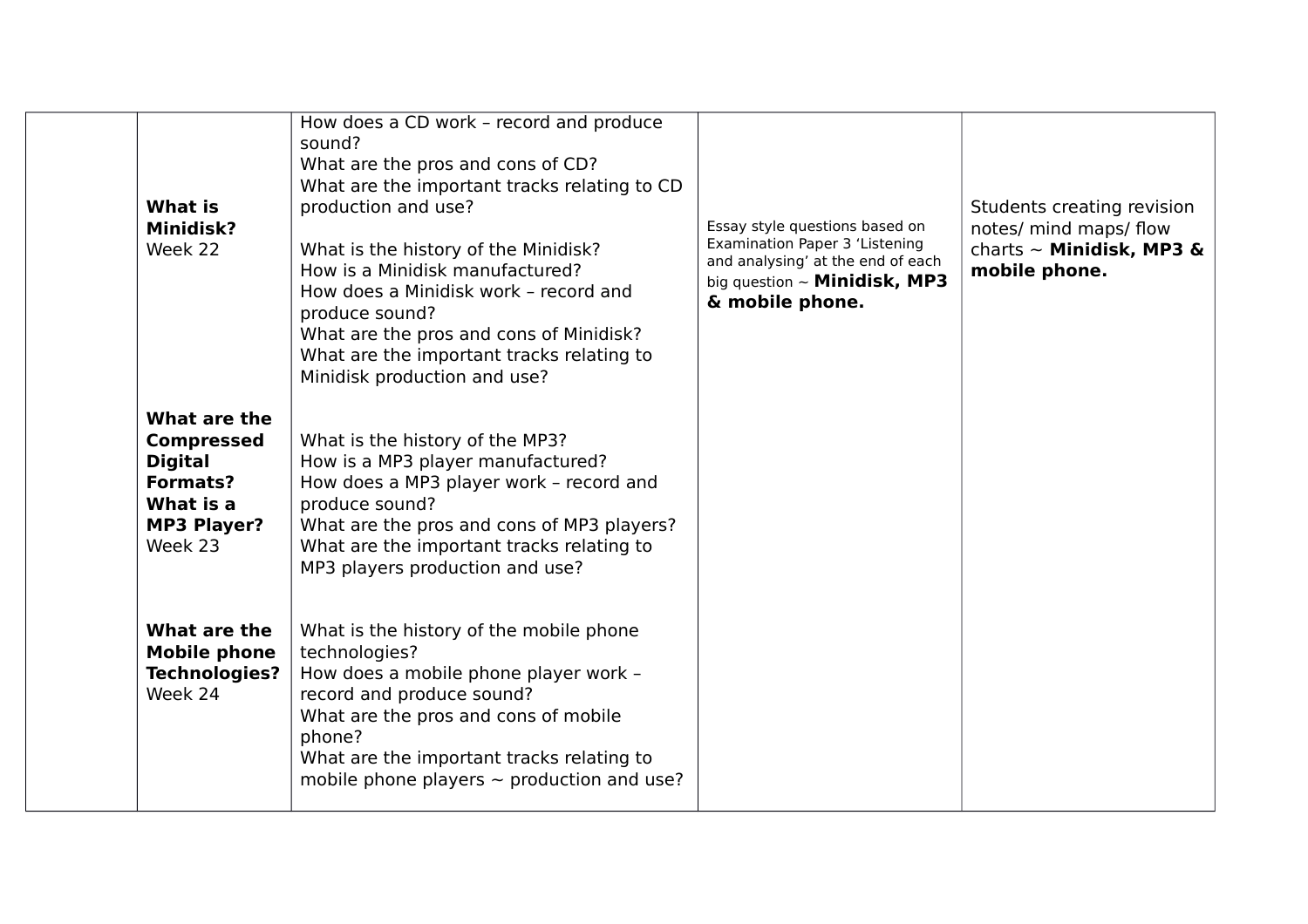| Summer 1<br><b>Effects</b><br>and<br>processo<br>rs | What are the<br>historic types<br>of Delay?<br>Week 25<br>Week 26                        | What is line delay?<br>What is slap back delay?<br>What is oil can delay?<br>What is tape delay?<br>What is bucket brigade delay?<br>What is Solid State delay?<br>What is Digital Delay?   | Essay style questions based on<br>Examination Paper 3 'Listening<br>and analysing' at the end of each<br>big question $\sim$ Delay.            | Students creating revision<br>notes/ mind maps/ flow<br>charts $\sim$ Delay.         |
|-----------------------------------------------------|------------------------------------------------------------------------------------------|---------------------------------------------------------------------------------------------------------------------------------------------------------------------------------------------|------------------------------------------------------------------------------------------------------------------------------------------------|--------------------------------------------------------------------------------------|
|                                                     | What are the<br>historic types<br>of Reverb?<br>Week 27<br>Week 28                       | What is plate reverb?<br>What is spring reverb?<br>What is the EMT 250?<br>What is the Lexicon 224?<br>What is digital reverb?<br>What is convolution reverb and the DRE                    | Essay style questions based on<br>Examination Paper 3 'Listening<br>and analysing' at the end of each<br>big question $\sim$ <b>Reverb.</b>    | Students creating revision<br>notes/ mind maps/ flow<br>charts $\sim$ <b>Reverb.</b> |
|                                                     | What are the<br>historic types<br><b>of</b><br><b>Compression?</b><br>Week 29<br>Week 30 | S777<br>What is the historical use of the compressor?<br>How did radio companies use Compressors/<br>limiters?<br>What were the loudness wars?<br>Who are the main pioneers in compressors? | Essay style questions based on<br>Examination Paper 3 'Listening<br>and analysing' at the end of each<br>big question $\sim$ Compression.      | Students creating revision<br>notes/ mind maps/ flow<br>charts $\sim$ Compression.   |
| Summer 2                                            | <b>What is</b><br><b>Mastering?</b><br>Week 31                                           | What is noise reduction?<br>What is stereo width in mastering?<br>What is reverb in mastering?<br>What is EQ in mastering?                                                                  | Essay style questions based on<br>Examination Paper 3 'Listening<br>and analysing' at the end of each<br>big question $\sim$ <b>Mastering.</b> | Students creating revision<br>notes/ mind maps/ flow<br>charts $\sim$ Mastering.     |